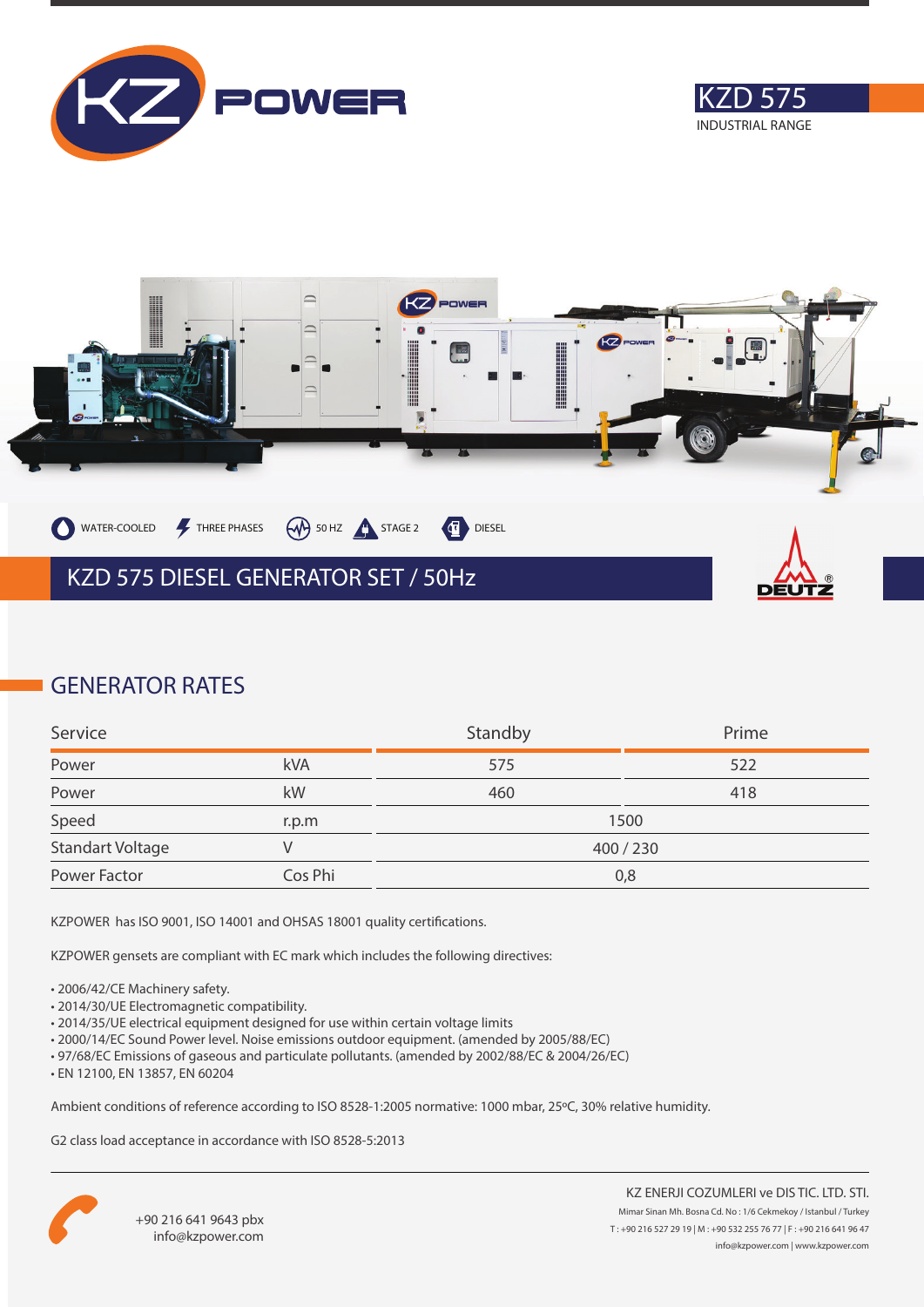



### **SPECIFICATIONS 50HZ / 1.500 rpm**

| Engine                                      |      | Specifications          |  |
|---------------------------------------------|------|-------------------------|--|
| <b>Rated Output</b><br>kW                   |      | 540                     |  |
| Manufacturer                                |      | <b>DEUTZ</b>            |  |
| Model                                       |      | BF8M1015CP-LA G4        |  |
| <b>Engine Type</b>                          |      | 4 Stroke - Diesel       |  |
| <b>Injection Type</b>                       |      | Direct Injection        |  |
| <b>Aspiration Type</b>                      |      | Turbocharged            |  |
| Number of cylinders and arrangement         |      | In line                 |  |
| <b>Bore and Stroke</b>                      | mm   | 132/145                 |  |
| Displacement                                | L    | 15,874                  |  |
| Cooling System                              |      | WATER + %50 Antifreezze |  |
| Lube Oil Specifications                     |      | ACEA E3,E4,E5 (15W-40)  |  |
| <b>Compression Ratio</b>                    |      | 16.5:1                  |  |
| Fuel Consumption Standby (110%)             | 1/h  | 115,17                  |  |
| Fuel Consumption 100% PRP                   | 1/h  | 104,70                  |  |
| Fuel Consumption 75 % PRP                   | 1/h  | 78,52                   |  |
| Fuel Consumption 50 % PRP<br>1/h            |      | 52,35                   |  |
| Lube oil consumption with full load         |      | < 0.5                   |  |
| Total oil capacity including tubes, filters | г    | 48                      |  |
| Total coolant capacity                      |      | 93                      |  |
| Governor                                    | Type | Electronical            |  |
| Air Filter                                  | Type | Dry                     |  |
|                                             |      |                         |  |

| Alternator                              | Specifications          |
|-----------------------------------------|-------------------------|
| Manufacturer                            | <b>GENTECH</b>          |
| Model                                   | <b>GNT-575</b>          |
| Poles                                   | $\overline{4}$          |
| Connection type (standard)<br>No.       | Star                    |
| <b>Total Harmonic Content</b>           | $<$ %2                  |
| Insulation                              | H Class                 |
| Enclosure (according IEC-34-5)<br>Class | IP 21/23                |
| Exciter system                          | Self-excited, brushless |
| Voltage regulator                       | A.V.R (Electronic)      |
| <b>Bracket type</b>                     | Single Bearing          |
| Coupling system                         | Flexible disc           |
| Efficiency (%)                          | %93,9                   |
| Voltage Output (VAC)                    | 230/400                 |
| Frequency (Hz)                          | 50                      |
|                                         |                         |

#### Prime Power (PRP):

According to ISO 8528-1:2005, Prime power is the maximum power which a generating set is capable of delivering continuously whilst supplying a variable electrical load when operated for an unlimited number of hours per year under the agreed operating conditions with the maintenance intervals and procedures being carried out as prescribed by the manufacturer. The permissible average power output (Ppp) over 24 h of operation shall not exceed 70 % of the PRP.

#### Emergency Standby Power (ESP):

According to ISO 8528-1:2005, Emergency standby power is the maximum power available during a variable electrical power sequence, under the stated operating conditions, for which a generating set is capable of delivering in the event of a utility power outage or under test conditions for up to 200 h of operation per year with the maintenance intervals and procedures being carried out as prescribed by the manufacturers. The permissible average power output over 24 h of operation shall not exceed 70 % of the ESP.

#### Note:

All data based on operation to ISO 3046/1, BS 5514 and DIN 6271 standard reference conditions.



• All rotating parts are covered by metal mesh against damages

• Heavy duty water cooled diesel engine and brushless alternator • Solid steel base frame with minimum 8 hours base tank and

• AMF Control panel with digital-automatic main control module

• User Manual, Electrical Drawing and Gurantee certificate

Standard Generator Features

anti-vibration mountings

• Residential type silencer • Flexible exhaust compensator • Block water heater unit

• Battery charge redressor. Lead acid battery

• 50c Tropical radiator





+90 216 641 9643 pbx info@kzpower.com

KZ ENERJI COZUMLERI ve DIS TIC. LTD. STI. Mimar Sinan Mh. Bosna Cd. No : 1/6 Cekmekoy / Istanbul / Turkey T : +90 216 527 29 19 | M : +90 532 255 76 77 | F : +90 216 641 96 47 info@kzpower.com | www.kzpower.com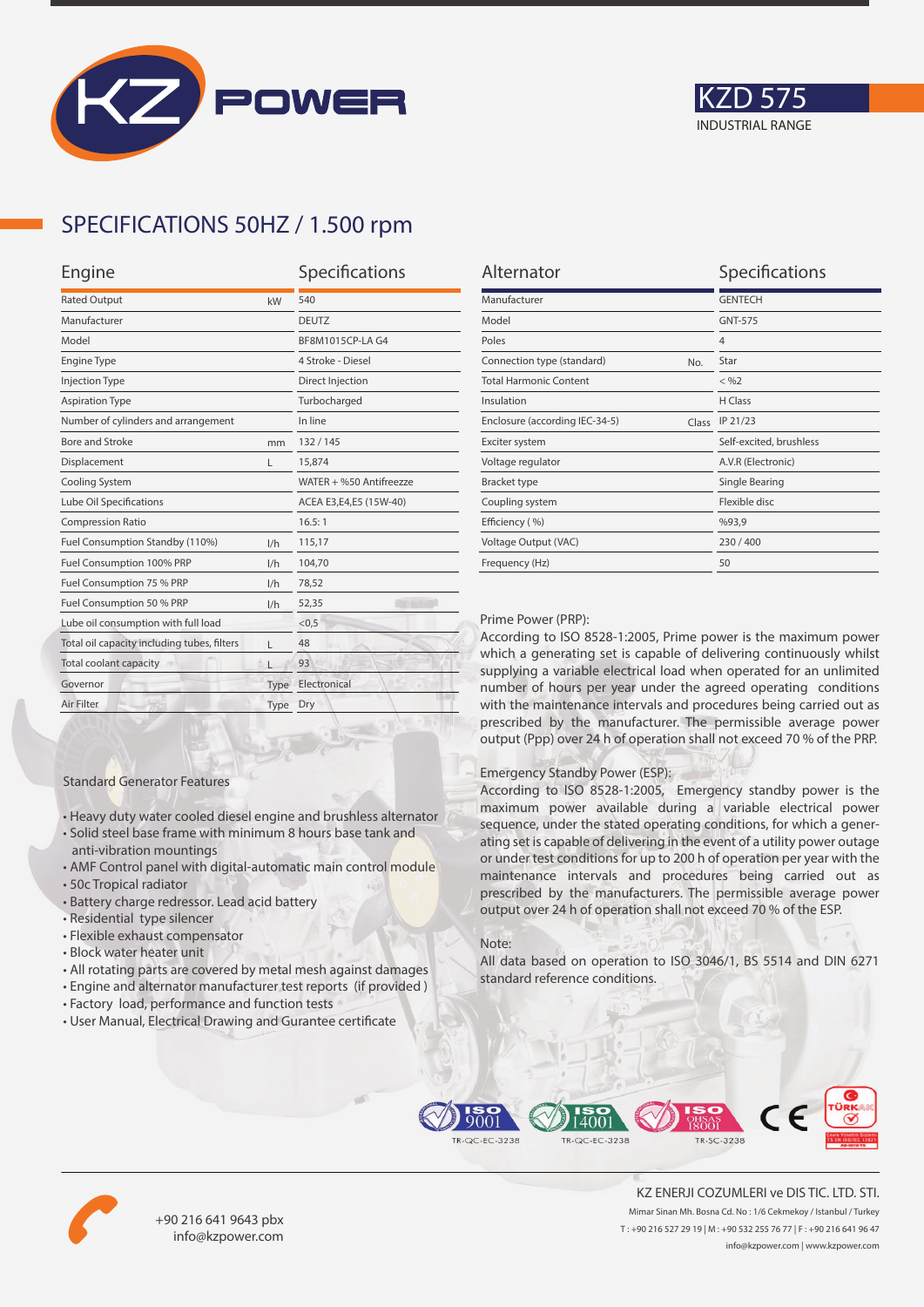



### **DIMENSIONS**





### **OPEN SET**

| WxLxH            | mm | 1600 x 3500 x 1980 |
|------------------|----|--------------------|
| Weight           | kg | 3015               |
| <b>Fuel Tank</b> |    |                    |



### **CANOPIED**

| WxLxH            | mm | 1600 x 4000 x 2875 |
|------------------|----|--------------------|
| Weight           | kg | 3480               |
| <b>Fuel Tank</b> |    |                    |

Sound Proof Canopy Specifications

- Special design for minimizing acoustic level
- Galvanized steel construction further protected by polyester powder coat paint
- Black finish stainless steel locks and hinges
- Control panel viewing window in a lockable access door
- Emergency stop push button (red) mounted on enclosure exterior
- Lifting, drag and jacking points on base frame
- Radiator fill via removable, flush mounted rain cap fitted with compression seal